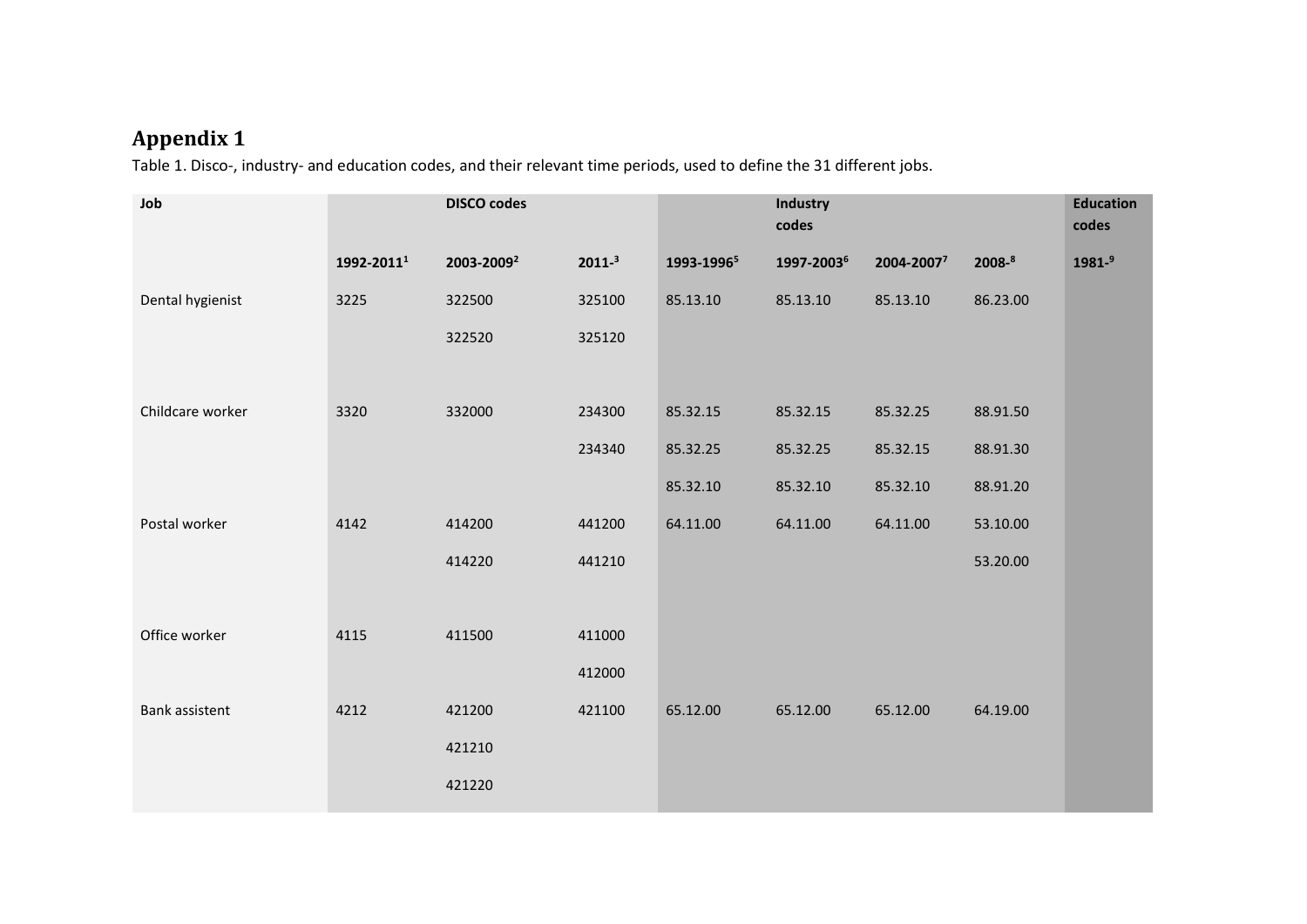| Kitchen assistent | 5122 | 512200 | 941210 |          |          |          |          |      |
|-------------------|------|--------|--------|----------|----------|----------|----------|------|
|                   |      | 913240 |        |          |          |          |          |      |
|                   |      |        |        |          |          |          |          |      |
| Nurse, aide       | 5132 | 513200 | 532100 | 85.31.50 | 85.31.50 | 85.31.50 | 87.10.10 |      |
|                   |      | 513210 | 532110 |          |          |          |          |      |
|                   |      |        | 532120 |          |          |          |          |      |
| Hairdresser       | 5141 | 514100 | 514100 | 93.02.10 | 93.02.10 | 93.02.10 | 96.02.10 |      |
|                   |      | 514110 |        |          |          |          |          |      |
|                   |      |        |        |          |          |          |          |      |
|                   |      |        |        |          |          |          |          |      |
| Gartner           | 6112 | 611200 | 611300 | 01.41.20 | 01.41.20 | 01.41.20 | 81.30.00 |      |
|                   |      | 611230 | 611320 |          |          |          |          |      |
| Farmer            | 6130 | 613000 | 612100 |          |          |          |          |      |
| Bricklayer        | 7122 | 712200 | 711210 | 45.25.10 | 45.25.10 | 45.25.10 | 43.99.10 | 4278 |
|                   |      | 712210 |        | 45.21.00 | 45.21.00 | 45.21.00 | 41.20.00 |      |
|                   |      |        |        |          |          |          |          |      |
| Carpenter         | 7124 | 712400 | 711500 | 45.42.00 | 45.42.00 | 45.42.00 | 43.32.00 | 4283 |
|                   |      | 712410 | 711510 | 45.21.00 | 45.21.00 |          | 41.20.00 |      |
|                   |      |        |        |          |          |          | 70.20.00 |      |
| Scaffolder        | 7129 | 712930 | 931350 | 45.25.40 | 45.25.40 | 45.25.40 | 43.99.90 |      |
|                   |      |        |        |          |          |          |          |      |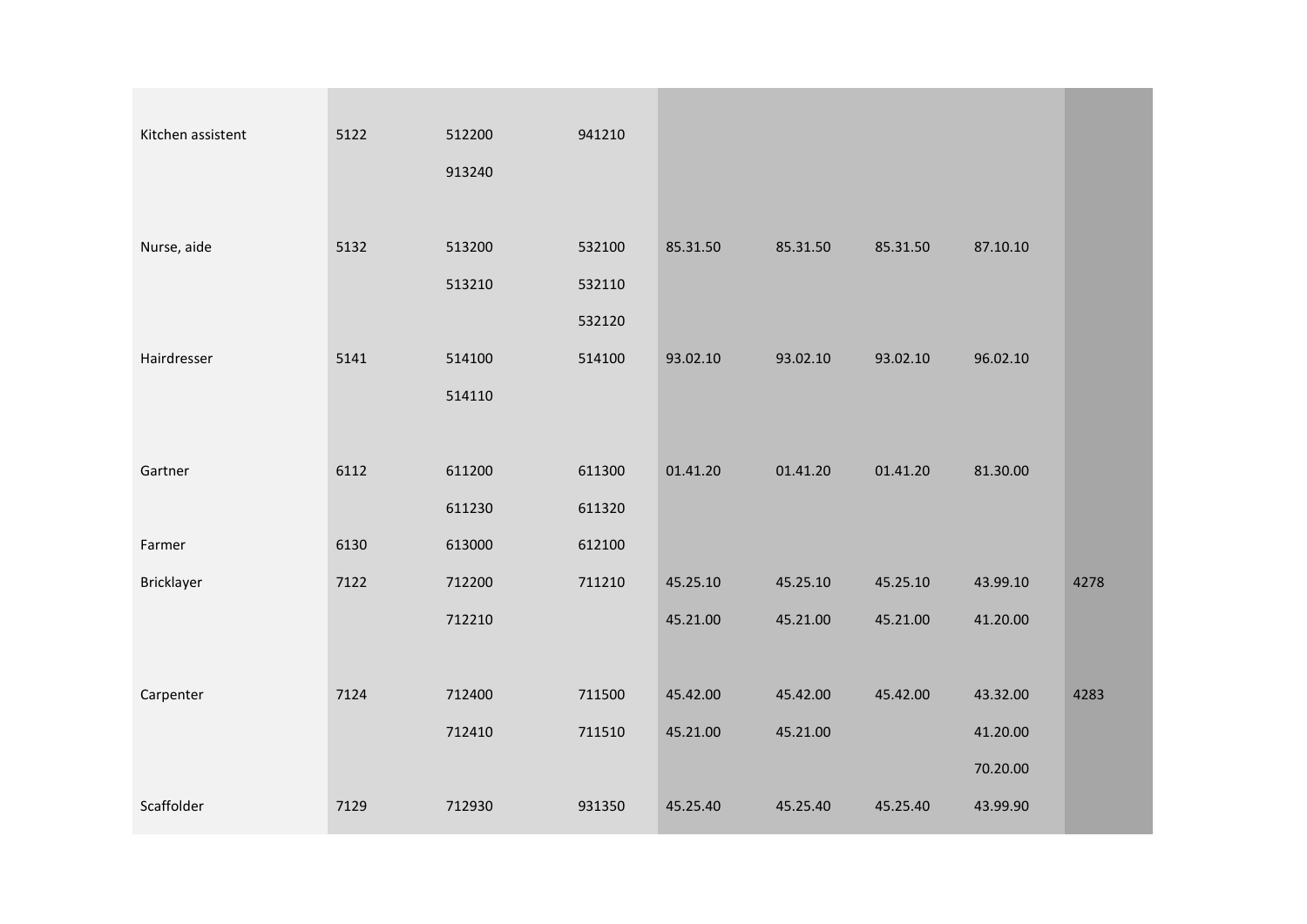| Insulator             | 7134 | 713400 | 712400 | 45.32.00 | 45.32.00 | 45.32.00 | 43.29.00 |      |
|-----------------------|------|--------|--------|----------|----------|----------|----------|------|
| Plumber               | 7136 | 713600 | 712600 | 45.33.00 | 45.33.00 | 45.33.00 | 43.22.00 | 4284 |
|                       |      |        |        |          |          |          | 41.20.00 |      |
| House painter         | 7141 | 714100 | 713100 | 45.44.10 | 45.44.10 | 45.44.10 | 43.34.10 | 4274 |
|                       |      | 714110 | 713110 |          |          |          | 41.20.00 |      |
|                       |      |        |        |          |          |          |          |      |
| Smith                 | 7221 | 722100 | 722100 |          |          |          |          |      |
| Car mechanic          | 7231 | 723100 | 723100 | 50.20.10 | 50.20.10 | 50.20.10 | 45.11.20 |      |
|                       |      | 723110 | 723110 | 50.10.20 | 50.10.20 | 50.10.20 | 45.20.10 |      |
|                       |      |        |        | 50.10.10 | 50.10.10 | 50.10.10 | 49.41.00 |      |
|                       |      |        |        | 60.24.10 | 60.24.10 |          |          |      |
| Cardboard worker      | 8143 | 814300 | 817100 |          |          |          |          |      |
| Wood industry worker  | 8240 | 824000 | 817200 | 36.14.10 | 36.14.10 | 20.10.10 | 16.23.00 |      |
|                       |      |        |        | 20.30.20 | 20.30.20 | 20.30.20 | 31.09.00 |      |
|                       |      |        |        | 36.13.00 | 36.13.00 | 36.14.10 | 16.10.00 |      |
|                       |      |        |        | 36.11.10 | 36.11.10 | 36.13.00 |          |      |
|                       |      |        |        | 20.10.10 | 20.10.10 |          |          |      |
|                       |      |        |        | 36.12.00 | 36.12.00 |          |          |      |
| Slaughterhouse worker | 8271 | 827100 | 816000 | 15.11.10 | 15.11.10 | 15.11.10 | 10.11.10 |      |
|                       |      | 827110 | 816010 | 15.11.20 | 15.11.20 | 15.11.20 | 10.11.90 |      |
|                       |      |        |        |          |          |          |          |      |